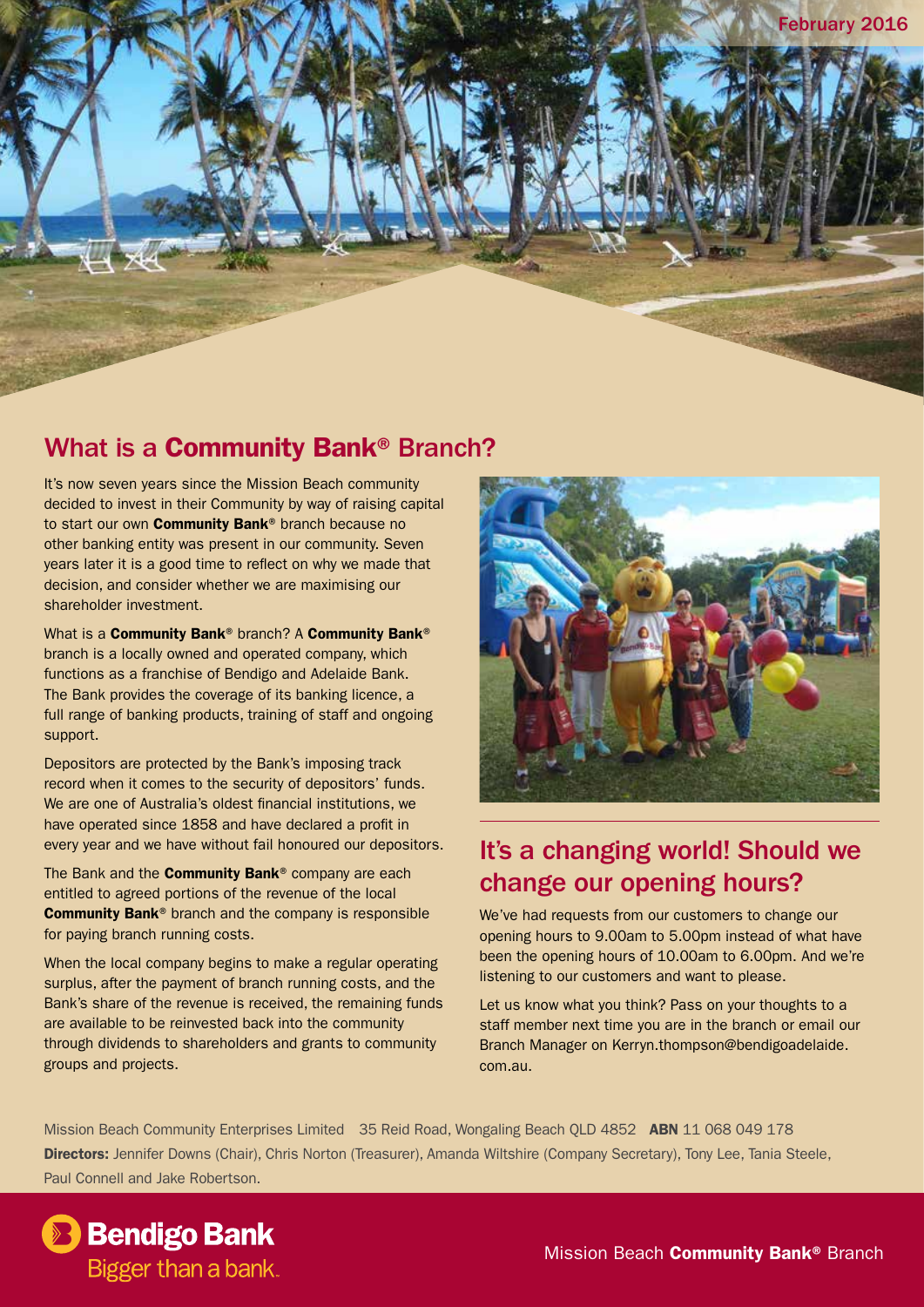### Why I chose to come to live and work in Mission Beach.



"Hello my name is Kerryn Thompson. I have lived in Melbourne all my life. Up until fairly recently I thought that that would continue.

I have been employed by Bendigo and Adelaide Bank for over 20 years.

During that time I have worked in many different roles, which include the branch network, at Branch State Support area, also in Business Banking. Last year I started to look for new possibilities. I was sick of the grind of traveling, and the cold, cold Melbourne winters.

When looking at the internal job vacancies this wonderful opportunity floated over the computer screen.

Branch Manager at Mission Beach in Far North Queensland.

From there it started a chain of events and a journey which has led my husband and I to relocate to beautiful Mission Beach.

My first observation is how friendly and welcoming the people have been.

I have also been impressed by how energised and driven the community is in supporting each other, and also the businesses in the community.

I am so looking forward to being a part of that, and contributing to the growth of the community.

If that's helping a couple purchase their first home, or arranging some finance for a new or existing business, I will be delighted to help. I love what the **Community Bank®** concept represents. It's a real chance for people to make a difference and support their **Community Bank®** branch who then in return can support the community."

#### Come and meet our new Branch Manager.

Thursday 18 February – from 6.00pm – wine and cheese evening at the branch, Woolworths Centre

– RSVP Kerryn 4068 8700.

Bring along a friend !!! Come along and network with other local business owners.

#### Love to see you there.

#### From the Chair.



This is our first newsletter for 2016 and it is with great pleasure that I advise shareholders and supporters of Mission Beach **Community Bank<sup>®</sup> Branch that our new** Branch Manager Kerryn Thompson, and her husband Peter have now begun settling into our Mission Beach Community. They have excitedly undertaken a sea change to Mission Beach, moving here from Melbourne.

Kerryn is fond of saying – A strong bank means a strong community. Our **Community Bank®** branch has shown strong growth over the seven years of our operation and will continue to do so, with your support.

We know by way of statistics, that not all of our shareholders bank with us. (Board members are protected from having any information about names and details of who the branch's customers are). For our branch to continue to grow, we need to attract stronger business from our small community. We need all our shareholders to actually bank with us, this way we will be able to reach profitability and be able to pay a dividend. If you can bring us your business or refer anyone to our branch, you will be helping us to succeed and reach profitability as well as be able to invest back into our community by way of Sponsorship Partnerships.

We need customers to think of our branch first when they have money to invest, need to borrow money, need a new credit card, need Superannuation advice, or need to insure their home and car or equipment. Just give our friendly staff a chance to quote you or your family and friends when next you need banking products.

Mission Beach **Community Bank**® Branch is backed by Bendigo Adelaide Bank which is the fifth largest bank in Australia.

Our staff work hard in our community too, and we are very proud of all the volunteer hours they put in along with our Board members. Thank you to our shareholders, customers, staff and members of the community for your continued interest and real support of our branch. We are all a part of this success story and we all must genuinely invest into our Community Bank® branch if it is to be successful.

#### Jennifer Downs Chair.

Bendigo Loans and Credit Cards are subject to terms and conditions, fees and charges apply. All loans are subject to Bendigo Bank's normal lending criteria. Bendigo and Adelaide Bank Limited ABN 11 068 049 178. AFSL/Australian Credit Licence 237879.

Bendigo Bank offers financial planning and advice through representatives of its subsidiary, Bendigo Financial Planning Limited, ABN 81 087 585 073 AFSL 237898, Level 5, 120 Harbour Esplanade, Docklands, VIC, 3008. A member of the Bendigo and Adelaide Bank Group, ABN 11 068 049 178, AFSL 237879.

Bendigo Bank issues insurance on behalf of a number of insurance providers. Please consider your situation and the relevant Product Disclosure Statement available at bendigobank.com.au before making a decision. Bendigo and Adelaide Bank Limited ABN 11 068 049 178. AFSL 237879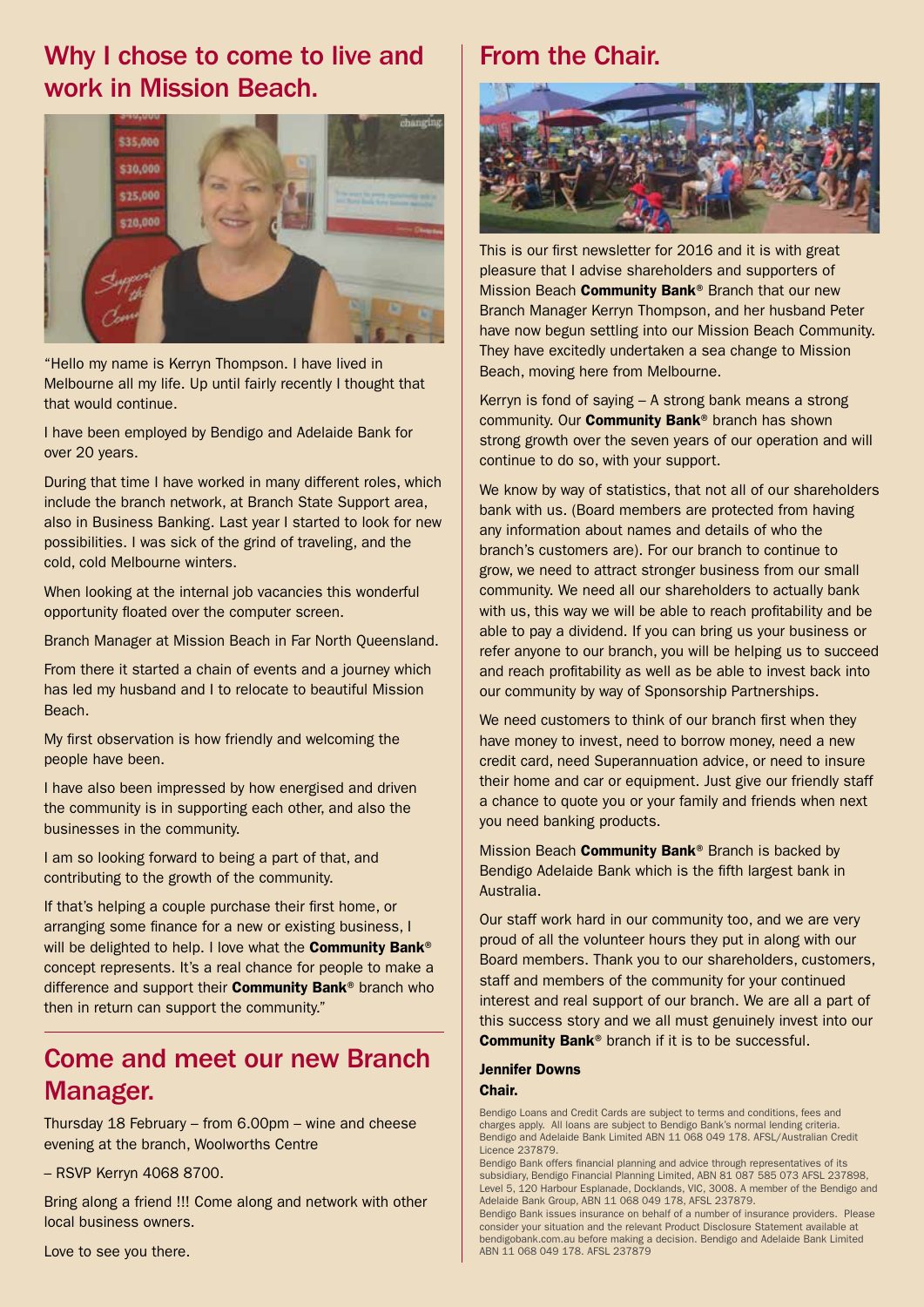#### Our Board.



Chair – Jennifer Downs Governance Committee: Company Secretary – Amanda Wiltshire Treasurer – Chris Norton Tony Lee (immediate past Chair) Marketing Committee Chair of Marketing – Tania Steele Minute Secretary – Tania Steele Paul Connell Jake Robertson

We have a wealth of experience, enthusiasm, skills and expertise on our Board, as well as a great team spirit to work together voluntarily to manage the business of Mission Beach Community Enterprises Limited, and to invest into the Mission Beach community both monetarily and with our time. Board meetings are held at a local venue on the last Thursday of the month.

However our involvement doesn't stop there. We have a Governance Committee to oversee ASIC and Bendigo Adelaide Corporate requirements. We also have a Marketing Committee who oversee all communications we send out, as well as managing the Sponsorship Partnership program for our community groups. We also attend and participate in as many community events as we can.

# Home loan deals.

At Bendigo Bank, it's all about rewarding you with greater savings on your home loan, the more you choose to bank with us.

And for you, that could include saving \$600 on home loan fees\*.

So, consider a home loan from Australia's most reputable bank (AMR Corporate Reputation Index 2015).

Drop into your nearest branch at 40 Dickinson Street, Wongaling Beach or phone 4068 8700 to find out more about securing a home loan you can count on.



### **Bendigo Bank** Bigger than a bank.

Mission Beach **Community Bank®** Branch

\*Terms, conditions, fees, charges and lending criteria apply. Full details available from www.bendigobank.com.au/homeloans.<br>Bendigo and Adelaide Bank Limited ABN 11 068 049 178 AFSL/Australian Credit Licence 237879. S53787